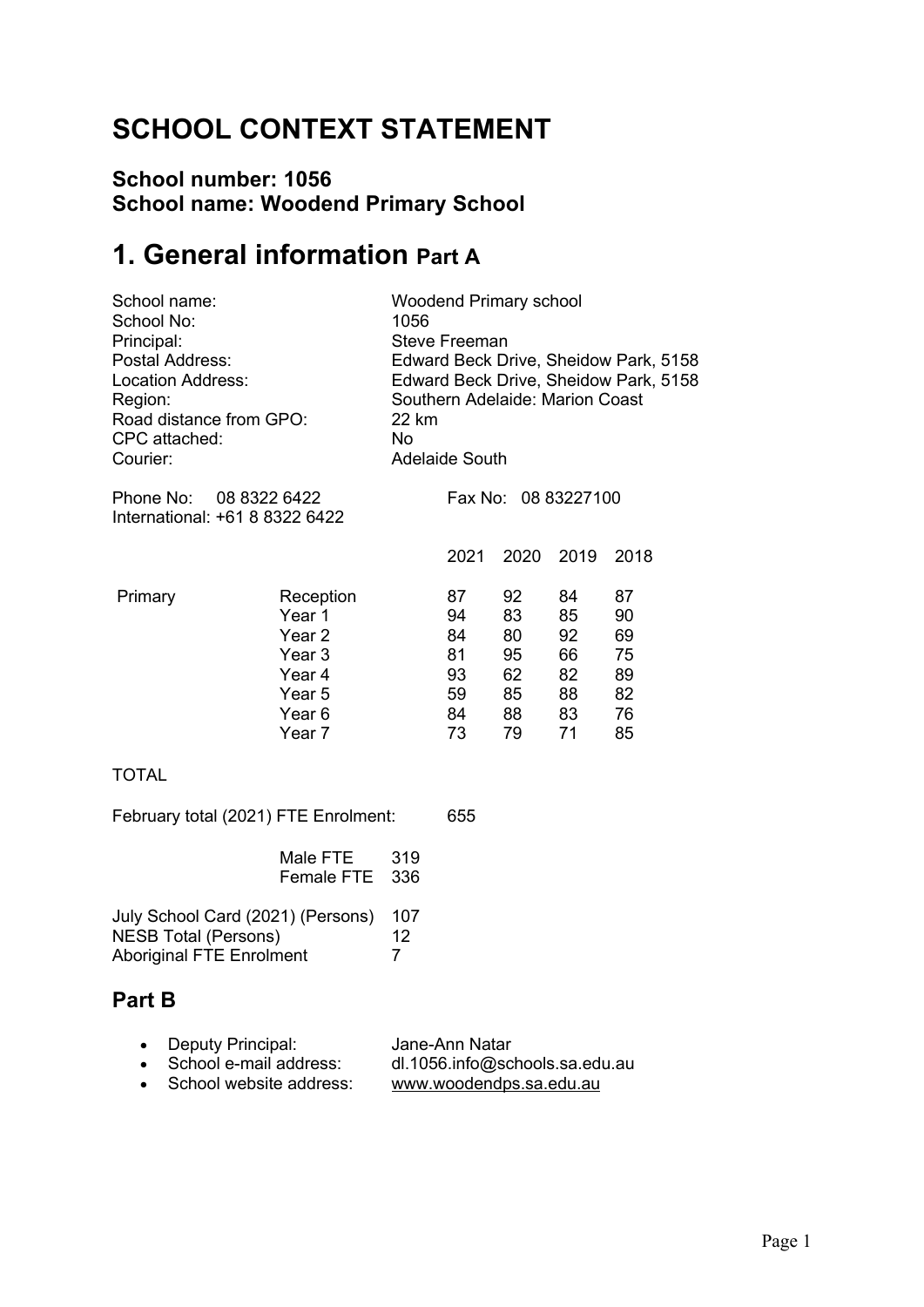• Staffing numbers

February 2021: 58 full and part time staff. Of these, 52 are female and 6 are male. Leadership: Principal, Deputy Principal and 2 Senior Leaders GSE: 38 hours per week; SSOs 362.25 hours per week.

Teachers: 25 classes.

Specialist teachers: Japanese 1.9, Performing Arts 0.8, PE 1.0, Design Technology 1.0, Special Ed 0.8, Library / Inquiry: 1.0(FTE) & library SSO (30hrs)

Kitchen and Garden specialists (2 at 0.4 FTE each)

• OSHC:

An OSHC service (105 places) operates at Woodend Primary before school and after school. Vacation Care is available every holiday.

• Enrolment trends:

The school has grown from 57 in 1995 to 655 students in March 2021. We expect to maintain peak enrolments for some years to come. There is a zone in effect to manage this.

• Special arrangements: Woodend Primary is part of the Marion Coast Partnership.

Woodend PS opened in January 1995 at a "holding site" at Sheidow Park PS and moved to the newly completed buildings to begin Term 2, 1995. In 1995 the school had students in the R-3 levels of schooling only. This was extended to R-7 in 1996.

To restrict enrolment numbers form rising too high, Woodend implemented a zone of right in 2012. This continues to be implemented and preference is given to families living within the zone. Families have to provide evidence of residence within the zone.

There continues to be restrictions due to availability of space and at times families within the zone have to go on to a waiting list until a space becomes available.

• Public transport access:

Access by Southlink bus numbers 680 or 682. These services link to the Hallett Cove and Brighton Railway Stations.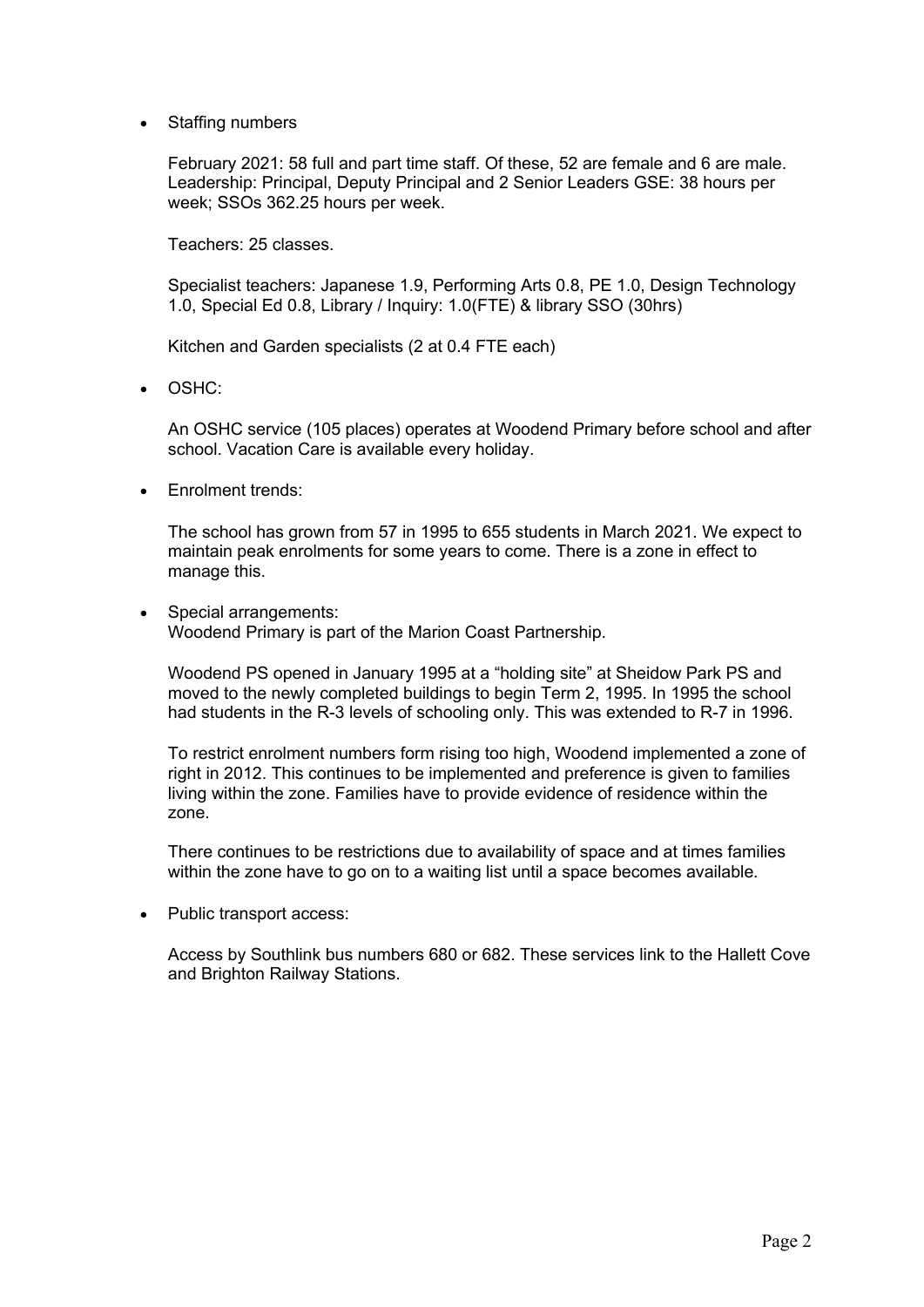## **2. Students (and their welfare)**

- General characteristics: We expect 16% on School Card and 2.0% are EALD. Aboriginal FTE Enrolment = 7.0 students.
- (Pastoral) Care programs:

'Play is the Way' is used across the school to develop personal and social capabilities in students through guided play, reflection, empowering language and classroom activities. Through the program, students develop skills to self-regulate, to cooperate and work effectively with others.

Restorative practices are used for resolution of conflicts and behaviour management. These practices build community and enable students to repair harm and restore relationships damaged by their behaviour and decisions.

A Pastoral Care Worker is employed at the school one day a week. This is funded through the Department for Education National Schools Chaplaincy Program and the Service Provider for our Pastoral Care Worker is Centacare. The objectives of the Pastoral Care Worker program are to assist school communities to provide general spiritual, social and emotional comfort and support to all students irrespective of their faith or beliefs. Currently, our PCW has qualifications in Counselling and Group work, Art Therapy and training in Assessment and Education.

At Woodend Primary School the PCW role includes:

Building relationships with students, families, staff and school community

- Supporting students to develop resilience and a positive wellbeing
- Providing students, their families and staff with support and /or appropriate referrals to internal/external services as needed.
- Organising one on one or group sessions with students, parents, staff and other members of the school community or appropriate services as requested.
- Facilitating community partnership programs between the school and the wider community.

#### Support offered:

The Student Support Team (Deputy Principal, Senior Leaders and Special Education Teacher) manages support for students with learning difficulties. This staff committee analyses and monitors student progress as gathered from student achievement data provided by class teachers, school literacy testing, NAPLAN test results, Speech Pathologists and Education Psychologists.

Support is provided through allocating SSO hours directly to students (rather than to teachers) and through the purchase of additional teacher and SSO time.

The Student Support Team has a leadership role in providing PD and influencing good practice for SSO's and teachers. Significant and regular joint planning time is provided for SSOs and teachers to ensure that support is well coordinated and targeted.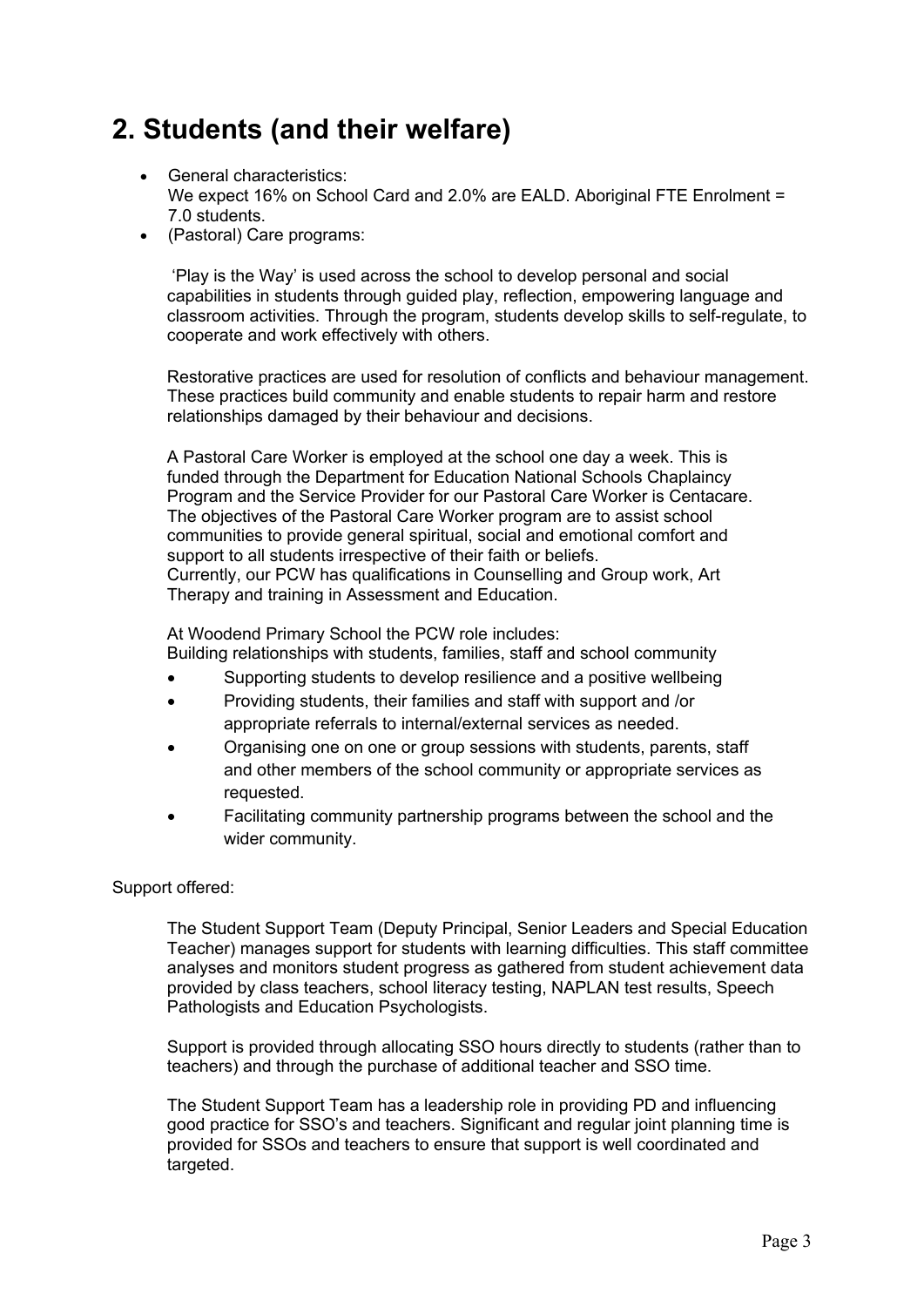#### Student Management:

The Behaviour Education Policy and procedures are reviewed every 3 years and are underpinned by the philosophy of the Play is the Way program. Bullying and grievance procedures are in place.

A bullying audit is conducted twice a year and data collected is acted upon. The data collected from this audit enables the school to target groups of students who are identified at risk with the school's social skills intervention programs.

Data collected from the Time Out information, Anti-bullying Survey and teacher survey indicates that the social skills program is making a difference for these students.

The anti- bullying/friendship survey and the comparative data provide us with the information about the level of success of the social skills program and the modifications required for continued success. This is reported twice yearly to Governing Council.

#### Student Representative Council

2 reps from each class plus a 7 member Executive Leadership Team form the year 3-7 SRC. This is a group of about 50 students. A designated Senior Leader is the current SRC mentor. This mentor responsibility is shared by other leadership staff on occasions.

The SRC is invited to attend Governing Council and committee meetings to address issues as they see fit. They are also connected with the Student Voice in Learning program being led by the Deputy Principal.

The main role of SRC is to focus on improvements in learning. Time is spent on the personal development of all SRC members. We work with all SRC reps to better understand democratic decision making and communication processes.

Specific goals for SRC include:

- SRC reps being able to strongly model, in their classrooms, good listening for understanding, stretch thinking, and questioning.
- SRC to be about helping students have more influence on how their peers think about learning.
- SRC members to be taught about how to ask questions about their learning and give feedback to teachers about their learning.
- SRC blog to be an interactive and engaging space to grow ideas and interests and express their views.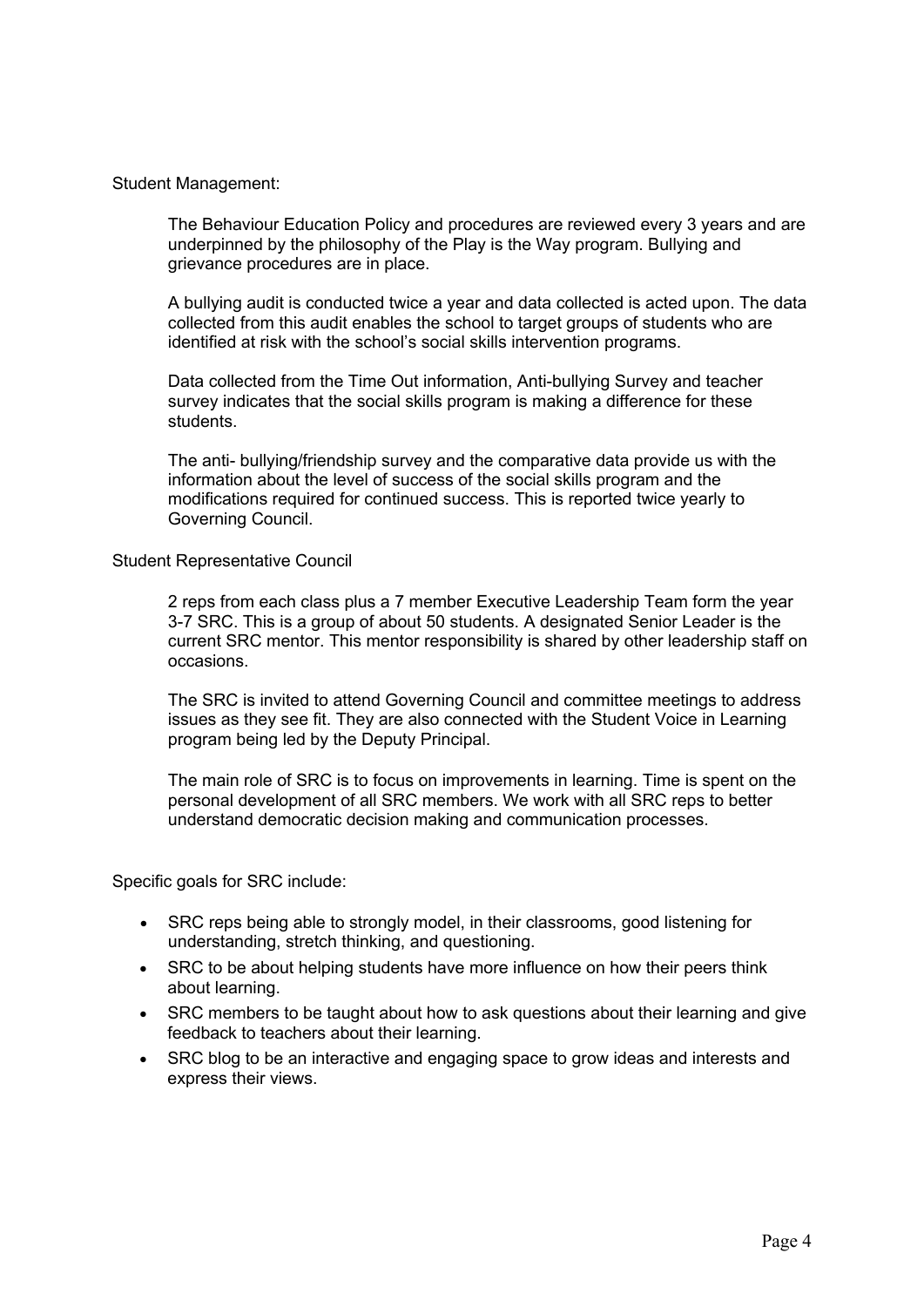#### Special programs

**Jump:** *High Velocity* is the Woodend PS Jump Rope for Heart team. This team performs at public events and at other schools.

**Music**: around 110 students attend instrumental music lessons each week. All students also participate in the NIT Performing Arts program. Nearly 100 students participate in two choirs: Year 3/4 and Years 5,6 and 7 (Primary Schools Festival of Music).

Instrumental students practice weekly as a band. They also have rehearsals with the Seaview High School band during the year. An annual music night gives them the opportunity to perform to an audience of parents and caregivers.

**Japanese:** Our Japanese program is an integral and valued part of our learning program and is also supported with an Engaging with Asia focus in all classrooms. We have a Bi-annual whole school Asia focus. Students take part in several Hiragana challenges during the year, competing against public and private schools. They also engage in a Bento Box competition where they create Japanese foods and are judged on their skills and creativity.

**International Students:** Since 2016 the school has engaged in the Department for Education International Education Program, hosting annual study tours by Japanese students from Myojo Gakuen in Tokyo (year 4-7 mainly).

Since 2012 Woodend has engaged in a biennial study tour to Myojo, Tokyo. In 2018 there were 16 students and three teachers engaged in the school's fourth visit. In 2020 we had 32 students keen participate in the visit to Myojo Gakuen Elementary School in Tokyo from years 5-7. Unfortunately due to COVID-19, this was placed on hold temporarily and will resume in 2022.

**Student Leadership program**: many specific leadership opportunities are provided for senior students. These include roles of: canteen assistant, front office assistant, traffic monitor, library support team, SRC leadership team, Digital Leaders team, Memento project and Valedictory speaker roles.

In addition, senior students are expected to make an intellectual and practical contribution to the school community through class generated special projects.

**Buddy classes**: All classes are buddied up to allow for cross age tutoring and more supportive relationships between older and younger students.

**Stephanie Alexander Kitchen Garden Program**: The school was one of the first schools in South Australia to be accepted into the Stephanie Alexander Kitchen Garden National Program in 2009. Students from year 3- 5 participate in this program where the focus is on students growing, harvesting, preparing and sharing their produce.

The program is supported with a Kitchen Specialist and a Garden Specialist and many adult volunteers. The program commenced in Term 4, 2009. We have an extensive vegetable garden and a kitchen dining room with facilities for 30 students to have hands on gardening, cooking and food sharing experiences each week.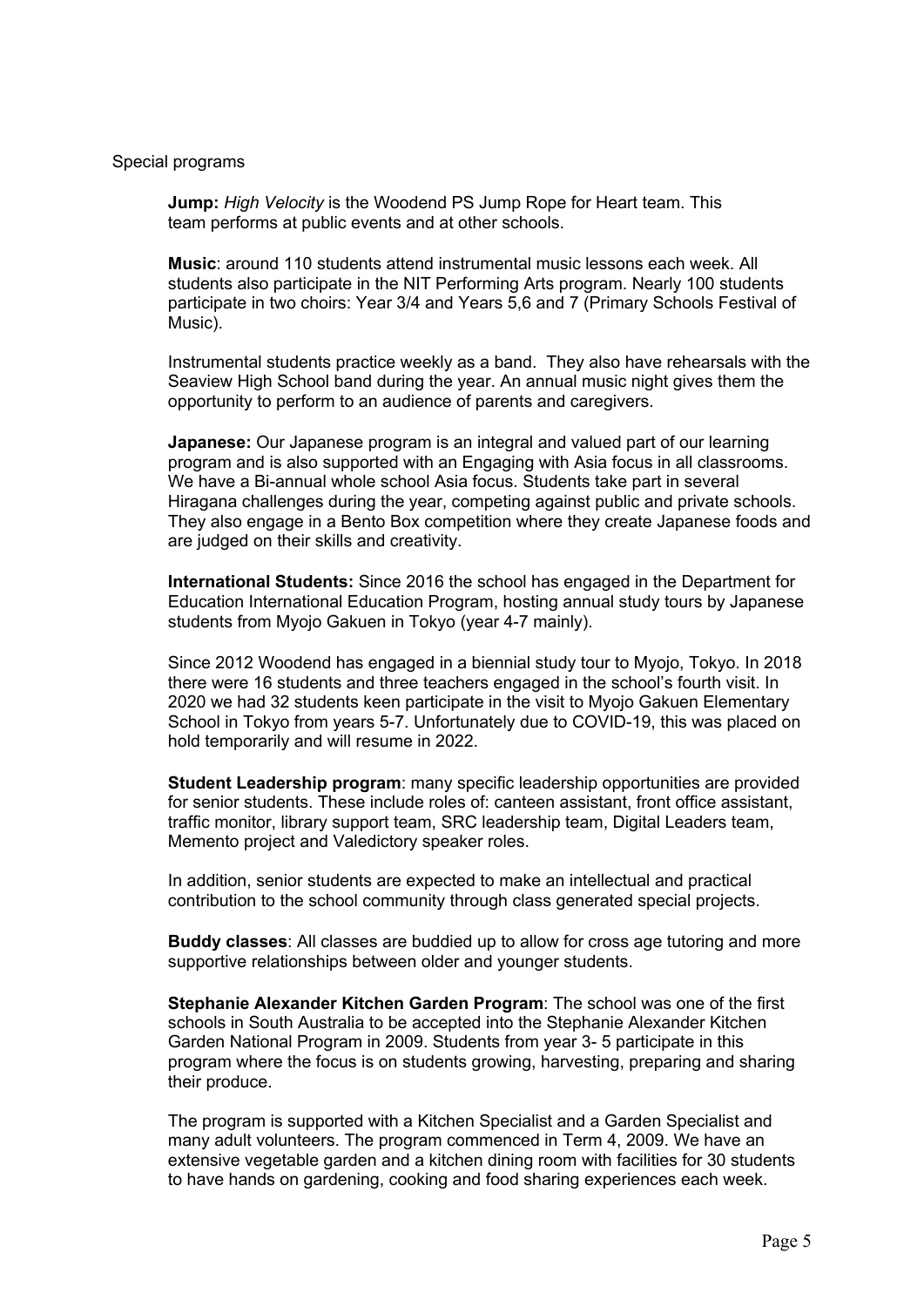## **3. Key School Policies Vision**

Through powerful partnerships we will nurture and grow capabilities and dispositions in each student which empower them to:

- Learn with passion and curiosity; anytime, anywhere
- Think and reason effectively and creatively
- Create, innovate and add value
- Understand that effort matters
- Demonstrate team working proficiency
- Know how to learn and improve
- Demonstrate strength of character
- Be good citizens
- Interpret and communicate effectively in any media
- We will work together as a community to develop the collective strategies and mindsets to achieve this vision for every student.

#### **Contextual Influences**

Woodend Primary School is characterised by:

- *A strong sense of community.* Parents have played an active role in setting up the school from its inception and have a high level of ownership. Productive partnerships between parents and staff are valued. We are all very proud of our school.
- *A skilled and committed staff.* Staff are committed to providing energetic and diverse learning experiences and support a high level of parent involvement. There is strong staff morale and a team approach that takes account of individual teaching skills and styles.
- *Growth.* New housing developments in the immediate area has resulted in rapid growth in the number of students attending Woodend. To restrict enrolment growth the school has now a zone in place.
- *Being Active:* Ample large spaces allow for greater opportunity for students to develop performance skills. Our staff and community expertise enable performance to be a strong part of our culture. Sport and Physical activity are highly valued and are supported through a specialist PE program.
- *Digital Technologies:* We are seeking to have students be greater creators and collaborators. We want students to be using technology to improve their effort and products.

#### **Core Business**

Our purpose as a school is to provide learning that offers enjoyment, opportunities, success, challenge and support. Woodend Primary School provides an education that caters for a wide range of student abilities.

We are committed to organising a broad and rich curriculum for all students across the 8 areas of study that caters for a wide range of student abilities, interests and learning styles.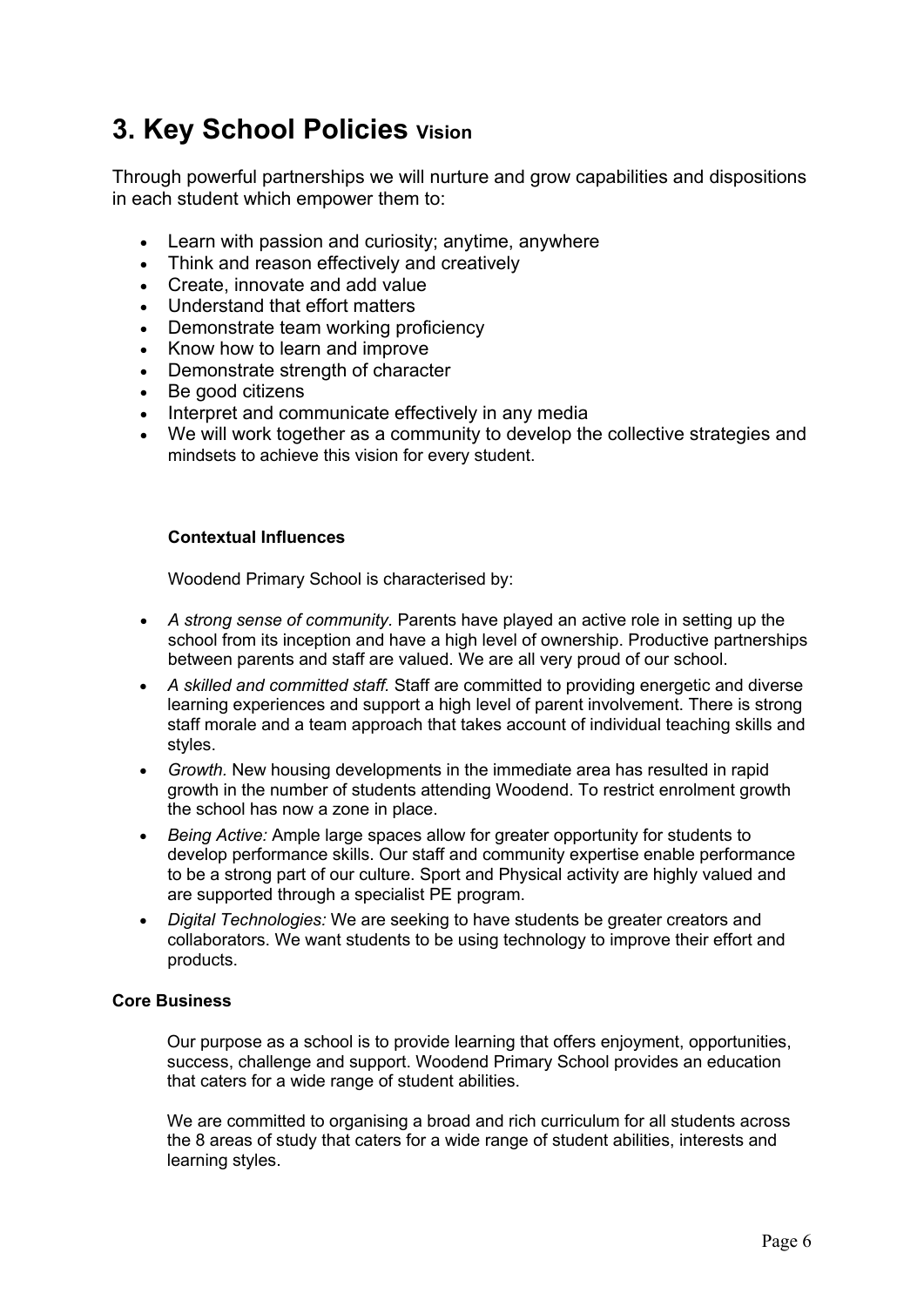This is supported through the general classroom curriculum as well as a range of programs for students with high intellectual potential, special interests and/or special needs.

Through an integrated, learner-centred curriculum, Woodend Primary provides for:

- The attainment of literacy and numeracy skills as central to its education program. This includes the attainment of basic skills as well as the development of higher order thinking skills and learning strategies.
- A safe, caring and challenging learning environment. By learning skills in communication and social interaction students develop a sense of personal identity and build and sustain positive relationships with a range of adults and peers. This is supported by the school's policies of behaviour management, anti-bullying and student participation.

#### **Subject offerings**

A general curriculum is offered in 8 areas of study according to DfE guidelines and as described in the Australian Curriculum. Specialist subject areas are Japanese, Physical Education, Performing Arts and Design and Technology.

The library staff plan and work cooperatively with classroom teachers to support inquiry based learning and literature studies.

There is a strong focus on the effective use of digital technologies for learning. Our recently upgraded network supports a range of technologies including desktop computers and a significant wireless network to allow for a large number of mobile devices as a part of our BYOD program. All classrooms have interactive whiteboards or large screen TVs. Our work in this area is supported by a Senior Leader role.

#### **Special curriculum features**

Classes are a mixture of straight and composite year levels. The construction of class groupings depend on enrolments at each year level and so may change from year to year.

#### **Teaching pedagogy**

Teachers use student-centred, integrated pedagogies that encompass a range of teaching strategies. Teachers are encouraged to plan using Learning Design and TfEL, continuing to develop teaching/learning programs, which encourage student initiated learning. Greater focus is placed on inquiry, student voice and students being actively involved in the learning process.

Thinking skills have a high priority. Slowing down thinking and explaining thinking are a priority. Teachers are helping students to develop their strategies for successfully working through challenging tasks. The use of digital technologies in the classroom supports this learning and encourages students to continue their learning beyond the classroom.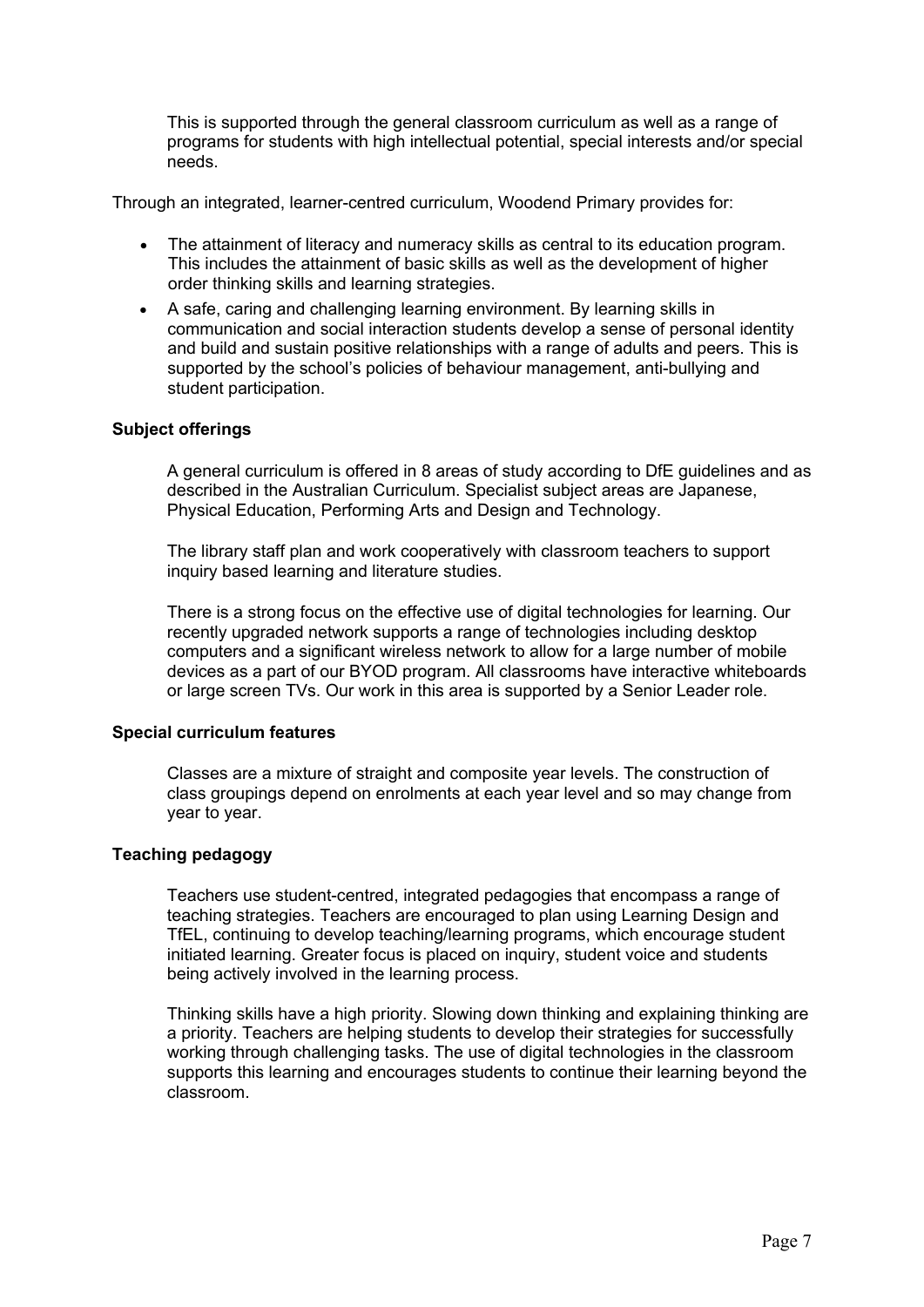#### **Reporting:**

The school has a firm commitment to maintaining the strong home-school partnership. Reporting includes early Term 1 acquaintance meetings and parent/student/teacher learning conversations at the end of Term 1. Written student reports, which indicate achievement and effort, aligned with the Australian Curriculum, are sent to parents at the end of Terms 2 and 4.

Parents are encouraged to find out about their child's learning by keeping in contact with teachers, and by using their child's learning experiences (including bookwork and other products) as a basis for discussion and sharing. Many classrooms use 'Seesaw' or similar programs to enable sharing of students work and progress.

### **5. Sporting Activities**

- Participation in sport is highly valued by our school community. Students compete in school teams in basketball, football, cricket, soccer and netball. These teams are managed and coached by parents. Governing Council's Sports Committee has representatives from each team.
- R-2 students are able to access Aus Kick, Kanga Cricket etc
- The school participates in SAPSASA district meetings and events, including Cross Country and Athletics. All classes participate in Physical Education lessons run by a specialist teacher and a wide range of sport coaching clinics is held within school hours.
- Annual Swimming R-4 and aquatics (5-7).
- A Pedal Prix team represents the school, coordinated and run by parents, with support from staff.

## **6. Other Co-Curricular Activities**

#### **General**

Woodend Primary offers a range of extra-curricula activities as lunchtime options. These include: beginners and performance skipping and Healthy Lifestyles initiatives. Senior students participate in Pedal Prix and Year 6-7 students represent the school in Hiragana Challenge, a Japanese language challenge across local schools.

#### **Special Activities**

Woodend Primary has an annual calendar of special events, which includes: a Music Night; a Book Week celebration; Sports Day and SAPSASA District Day; sports presentation evenings, Healthy Lifestyle activities, and a School Community Christmas Event.

Each year a class is responsible for organising the major fundraiser for the year. This is usually an "athon" though in 2018 and 2019 it was a Colour Fun Run event.

Each year staff decides on particular emphases for special activities, which are always promoted in the community. Fundraising was paused for 2020 during the Pandemic.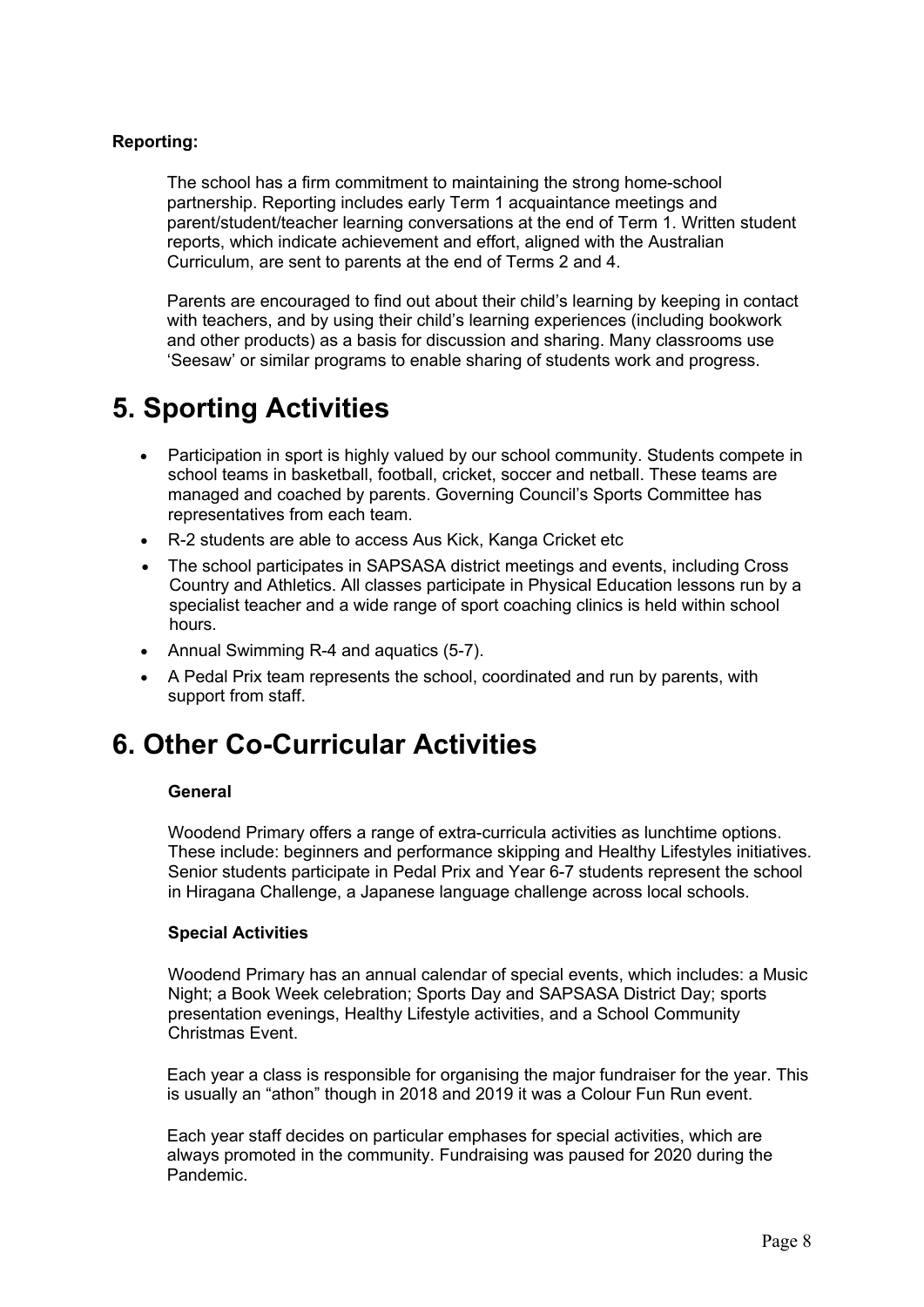## **7. Staff (and their welfare)**

#### • **Staff profile**

Many staff can teach across the R-7 levels of schooling. Ancillary staff members are deployed as 94 hours administrative support, 38 hours grounds, 43 hours Stephanie Alexander Kitchen Garden program, 30 hours library and around 186 hours in direct student support. A computer technician is employed to allow support and network management across the week for 37.5 hours per week.

#### **Leadership structure**

The current leadership structure is Principal, Deputy Principal and 2 Senior Leaders.

#### • **Staff support systems**

Support for staff currently in place includes WHS procedures and harassment grievance procedures and contact persons. Collaboration and collegiate support is enhanced by the physical layout: classes are located in six two- teacher units in one part of the school, nine classrooms located in the Administration building surround a huge common atrium and four classrooms have access to a common space in a transportable building.

Regular levels of schooling meetings and learning teams support collegiate sharing. A clear induction procedure is in place, including electronic and hard copy induction information, a series of information & training meetings and a buddy system.

Staff committees that facilitate participatory decision-making include a Curriculum Team, PAC. Collaboration and teamwork are emphasised and highly valued.

The school provides training in school priorities through: joint planning and professional development opportunities with the Leadership Team and other staff members, regular after school site based workshops, staff meetings and training days. Many collaborative planning opportunities for staff exist.

Each staff member (FTE) receives their full entitlement of 250 minutes NIT each week respective of the fraction of time worked.

#### **Performance Development**

Performance Development processes involve staff in setting goals related to the Site Improvement Plan, collecting information, and acknowledging achievements. The process involves regular consultation between staff and the Principal, Deputy Principal, Senior Leaders or Level 3 SSO, and is about providing collaborative support for continuous improvement in each person's work practices and personal development.

All staff members participate in the performance development process. There are a range of Learning Conversations, which vary throughout the year; some individual, some with teaching buddies and some with learning teams.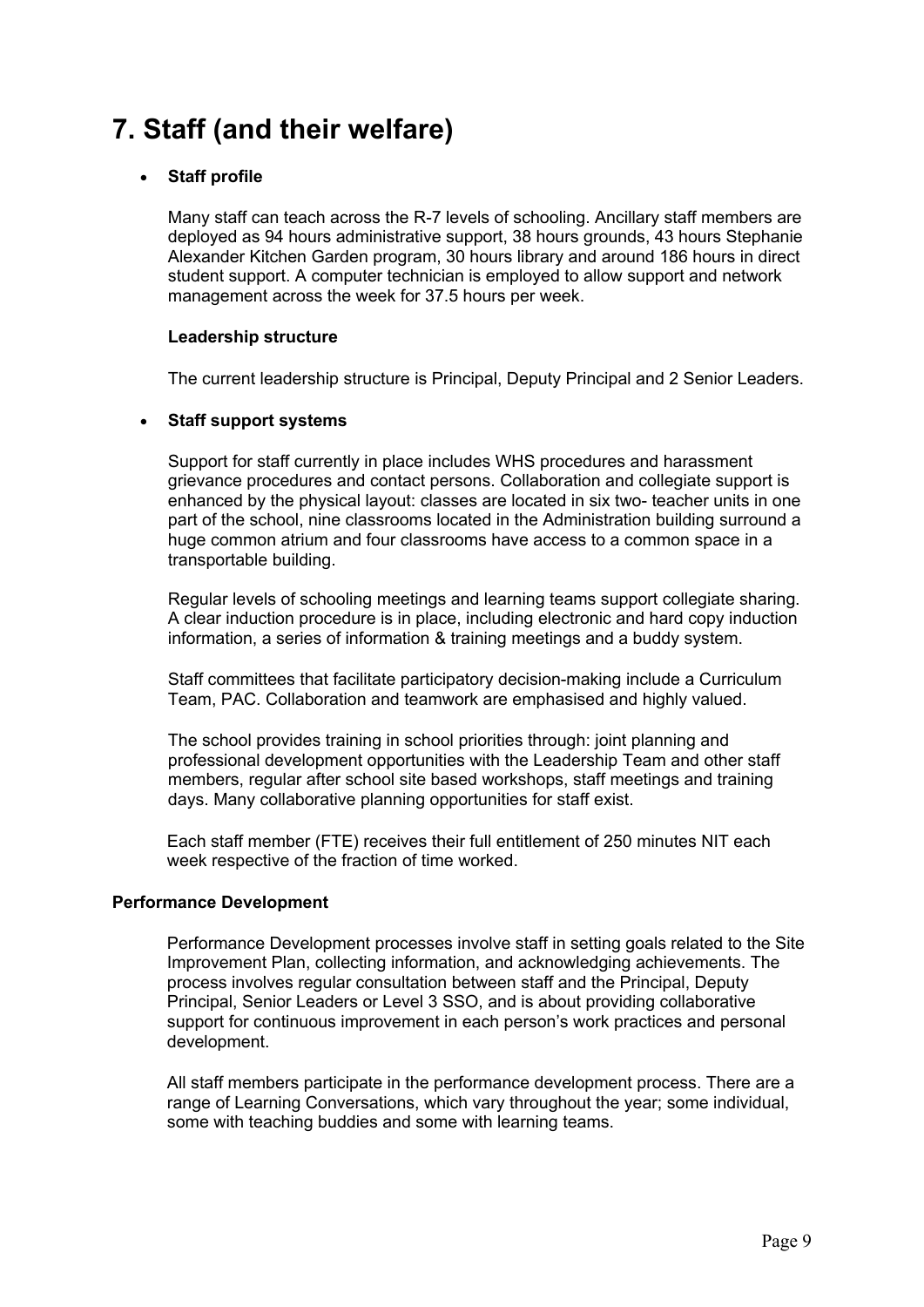#### **Staff utilisation policies**

Staff members, through PAC, are consulted in the allocation of teaching duties and areas, and the formation of classes. A student support team allocates student support. The leadership team manages training and development opportunities and setting the whole school T&D program in consultation with staff.

#### **Access to special staff**

The school has regular visits from DfE speech pathology and guidance services and also accesses Interagency Support. The instrumental music instructors are a mix of DfE and private providers. School policy ensures that they will support class and school events as required.

### **Incentives, support and award conditions for Staff**

There are no special incentives or awards applying to this school, apart from high levels of enjoyment, collaboration and job satisfaction!

### **School Facilities Buildings and grounds**

A major building redevelopment was completed in early 2003, which converted a disused 'shopping centre' into an additional wing of the school. In 2011 a new building was completed. The school is unique, in that the original land and buildings are privately owned and leased by DfE.

The 'shopping centre' redevelopment and the recent new building (BER) are owned by DfE.

There are four styles of classrooms provided: 5 double classroom blocks which are actually houses; a triple DEMAC transportable comprising 3 classrooms and attached undercover wet areas; 9 classrooms are located around a central Atrium area in the "shopping centre" and four classrooms that have access to a large common space. All classrooms have a wet area.

Shared areas include an Activity Hall, a Gym and a large Atrium. There are currently 2 classrooms provided for the Japanese program and a large room for Performing Arts classes. Our computer room has been decommissioned and a new 'studio' space has been developed to better meet the needs of learners in the new Digital Technologies curriculum and STEAM areas. Special Education areas, library and teacher resource areas are centrally located.

The grounds are spread into 5 distinct sections, four of which form the yard duty areas. On the eastern boundary is a Japanese garden, staff courtyard and large under cover space. "The Terrace" comprises a plaza, netball court, under cover areas, hard play and lawn. "The Yard" has playground equipment, the canteen, hall access and hard play area. "The Street" is a large hard play area between the 10 classrooms in houses. This area also has decking and themed gardens, a large kitchen garden and basketball court. The oval has a "wetlands" on its eastern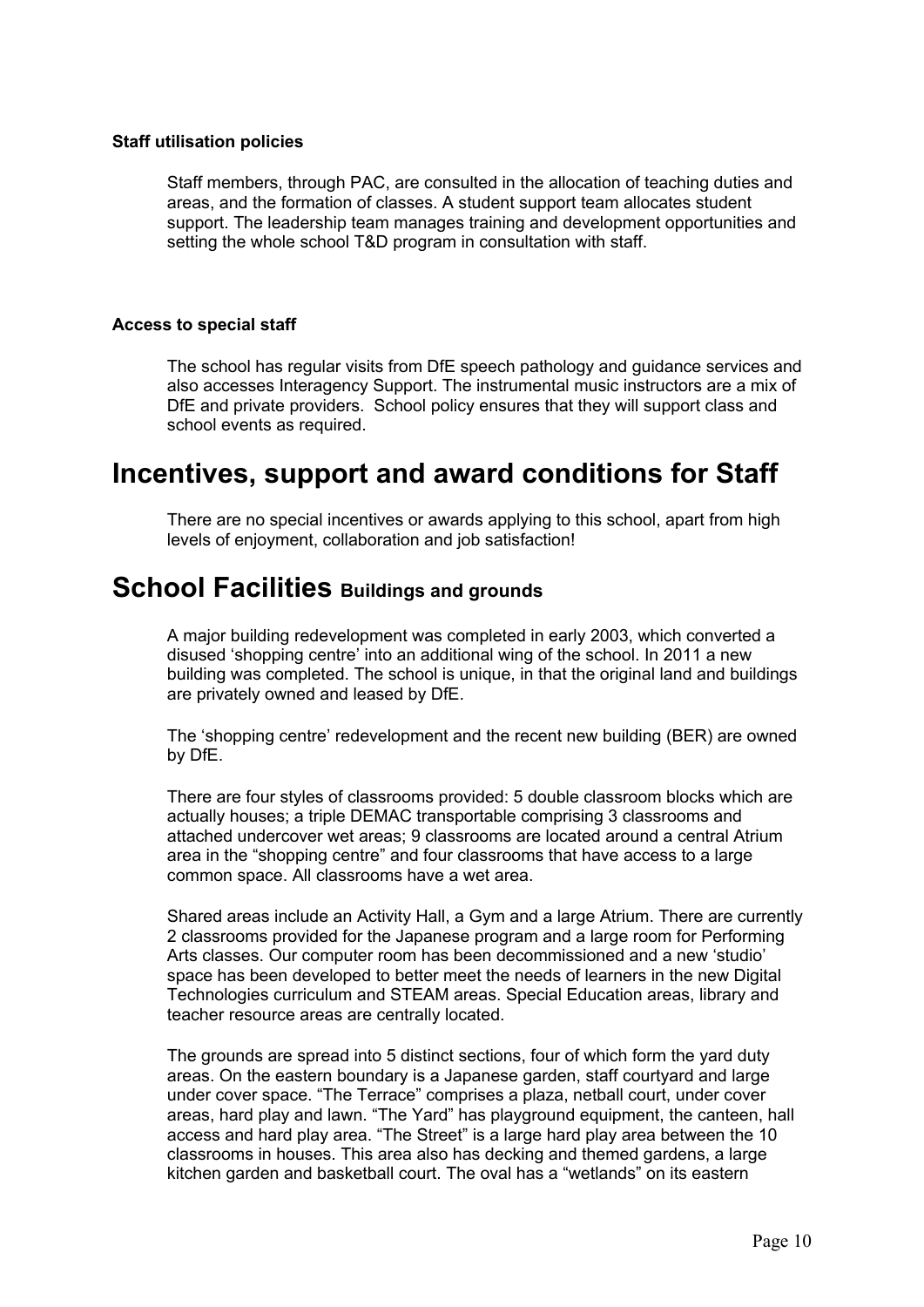boundary, a large creative sand play area, shade structures and playground equipment.

In 2017 the school received a \$5,000,000 grant to replace the transportable building with a multi faceted classroom designed to facilitate the teaching of STEAM (science, technology, engineering, arts and mathematics). The netball court will become a covered outdoor learning area which will be joined to the existing gymnasium.

The school is adjacent to the Woodend Children's Centre, the local preschool from which most enrolments are drawn.

#### • **Heating and Cooling**

All areas are heated and air-conditioned. The administration and classrooms in the attached atrium area have all received new air-conditioning as of May 2018.

#### • **Student facilities**

A health promoting school canteen operates daily and has a strong emphasis on supporting our health curriculum and values. A uniform shop, run by parent volunteers, operates from the school three times a week.

#### • **Staff facilities**

All areas have access to the school's wireless network. All teachers have Macbooks.

The large staff room has a private staff courtyard. A staff shower is provided.

The Library catalogues non-consumable resources and monitors equity of access to resources.

#### • **Access for students and staff with disabilities**

The school has access routes for students and staff with disabilities. There are toilets for the disabled and shower facilities.

### **10. School Operations**

#### **Decision making structures**

Governing Council consists of 16 parents and three staff members. Governing Council has sub-committees in: Finance, Fundraising (in conjunction with student working parties), Grounds, Sport, OSHC, Healthy Eating, Class Parent Network (includes Parent Education), Way2Go committee and when required, a Communications task force.

A staff decision-making policy is in place and is reviewed annually.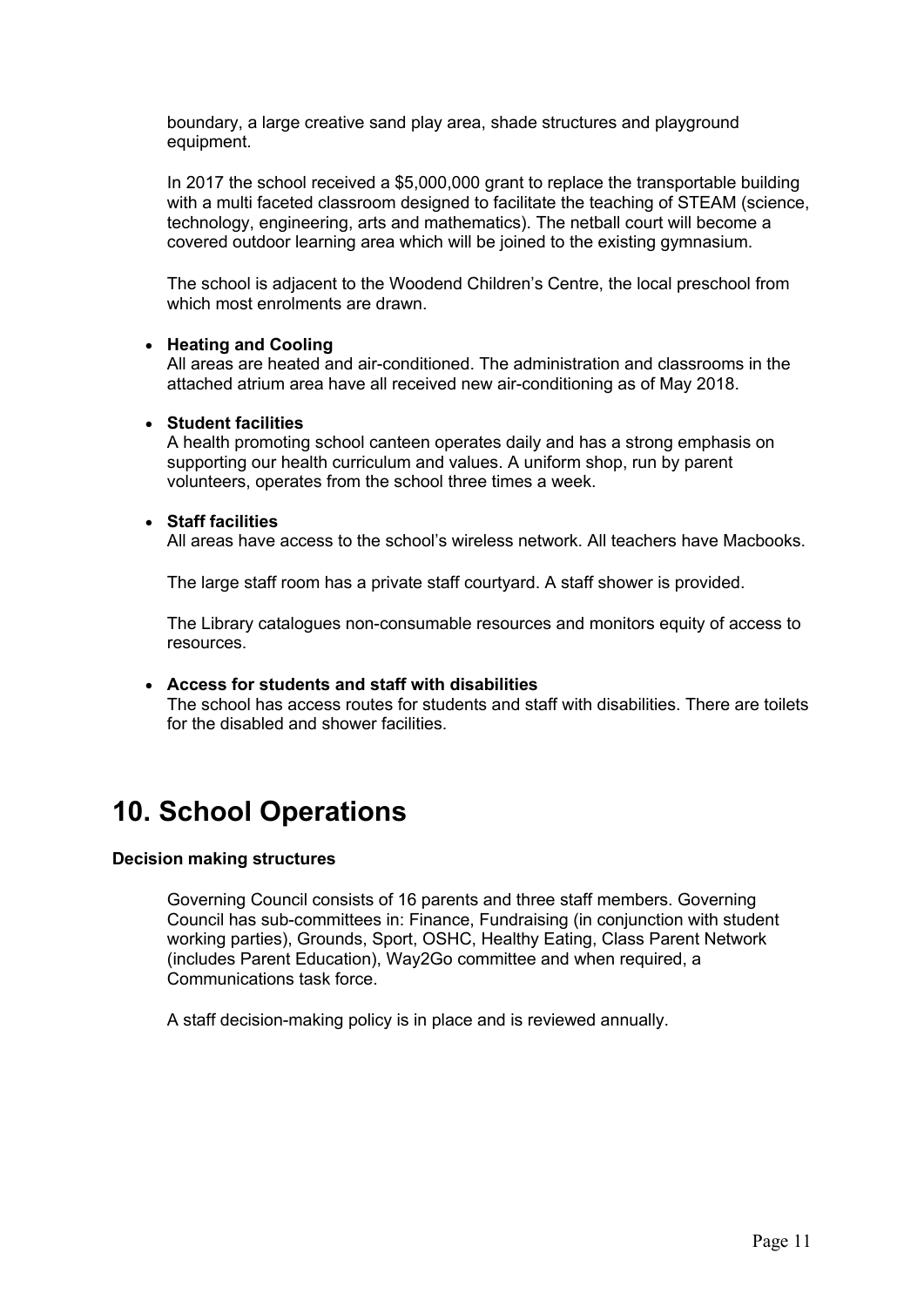#### • **Regular publications**

Woodend Primary is committed to high levels of home-school communication and staff put great effort into nurturing this aspect of the school. Parent surveys indicate that this is highly valued. Class communications are regular and each class has a digital space (including Facebook groups and blogs).

Many classes utilize the Seesaw app. To share student learning with parents. The school news published on the school's newsblog as it happens. An enrolment package and school information brochure is provided to new parents. The school web address is: www.woodendps.sa.edu.au .

#### • **Other communication**

Whole staff and groups meet on a regular basis through weekly whole staff (Tuesday nights) or level of schooling learning team meetings. The staff blog, weekly staff bulletins, electronic daybook and intranet are available for all staff to communicate information.

Each class has one or two class parent reps that provide support for the teacher as a link with other parents. These reps meet as a class parent network twice per term and in this capacity fulfil a role as a sounding board / reference group providing feedback and opinion on school activities, processes, plans.

#### • **School financial position**

The school is in a sound financial position. It has a clear budget development and monitoring process. Woodend has been an EDSAS centre of excellence support school, and has a Level 3 Administration SSO to further improve financial and resource management.

There is almost 100% payment of the Materials and Services Charge.

#### • **Special funding**

The school is currently a category 7 on the Index of Educational Disadvantage and therefore does not attract any special funding.

### **11. Local Community**

#### **General characteristics**

The school is located between Main South Road and the Lonsdale Highway. It is a clearly defined local community with a strong Residents Association and wellestablished local communication links.

There are still many families with their first child at school. The school also now has a significant number of well established families with children at high school and both parents working.